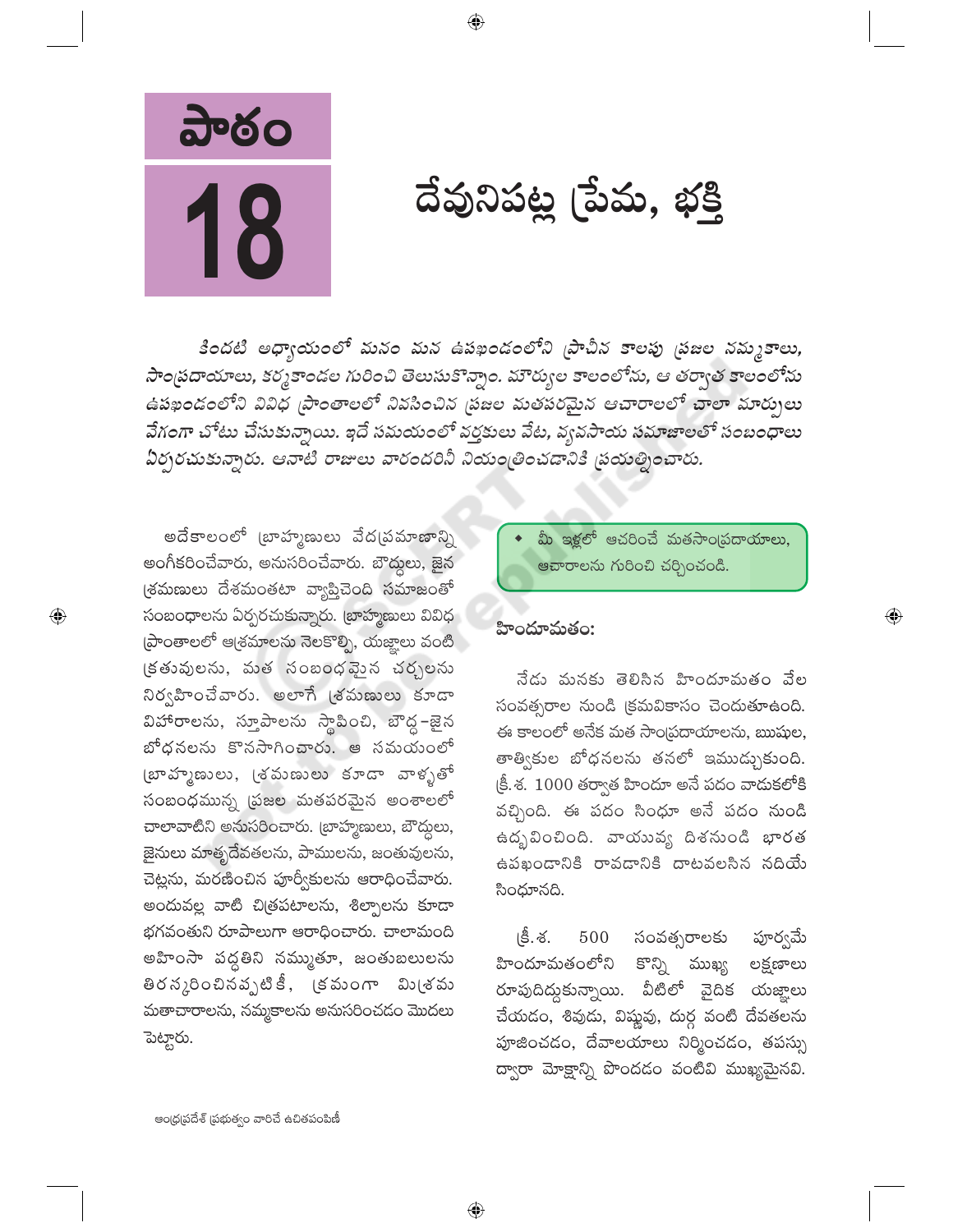$\bigoplus$ 



18.1 గుడి మల్లంలోని శివలింగం చిత్రం

వేదాలు, ఉపనిషత్తులు, రామాయణం, మహాభారతం (భగవద్గీతతో కలిపి) పురాణాలు పవిత్ర (గంథాలుగా పరిగణించబడ్డాయి. దిగువ పేరాలలో భక్తి ఉద్యమం గురించి చదువుదాం.

#### భాగవతులు, శైవులు:

 $\bigoplus$ 

భాగవతులు విష్ణవు లేదా నారాయణుణ్ణి ఆరాధించేవారు. వారు విష్ణవునే 'పరమాత్మ' అనీ, విశ్వాన్ని సృష్టించినవాడనీ, అతిశక్తివంతుడనీ, అన్ని తెలిసినవాడనీ విశ్వసిస్తారు. ఈ (పపంచాన్ని దుర్మార్గంనుంచి రక్షించడానికి విష్ణవు భూమి మీద ....<br>అనేక రూపాలలో అవతరించాడని నమ్మారు. ఇలాంటి అవతారాలలో రాముడు, కృష్ణడు రూపాలు ముఖ్యమైనవి. దాదాపు 2000 సంవత్సరాలకు పూర్వమే ఈ అవతారాలు మన దేశంలోని వివిధ [పాంతాలలో (పాముఖ్యం పొందాయి.

బౌద్దులు, జైనులు, తత్వవేత్తలు 'వెూక్షం పొందటానికి భగవంతుడి ఆరాధనమే మార్గం<sup>,</sup> అనే భావనకు (పాధాన్యం ఇవ్వలేదని మనకు తెలుసు. వీళ్ళు పశ్చాత్తాపం ద్వారా పవిత్రులుగా మారటం, కోరికలను నియంత్రించటం, ధ్యానం చేయటం అనే భావనలను సమర్థించారు. కానీ విష్ణవును పూజించటం, భక్తితో



చిత్రం: 18.2 విదిశలోని కృష్ణుని [పాచీన ఆలయం

ఆరాధించటం ద్వారా మాత్రమే మనం సమస్యలనుంచి బయటపడి మోక్షాన్ని పొందగలమని 'భాగవతుల' నమ్మకం. యజ్ఞాలు చేయటం, బ్రాహ్మణులకు దానాలివ్వటం, వేదాలను వల్లె వేయటం అవసరం లేదని వారు భావించారు. అనేక దేవాలయాలను నిర్మించి, అందులో తమ దేవుడైన శ్రీకృష్ణణ్ణి (పతిష్ఠించి ఆరాధించారు. మధ్యపదేశ్లోని విదిశలో, రాజస్టాన్**లో**  $2000$  సంవత్సరాల (కితం నిర్మించిన ఇలాంటి దేవాలయాల శిథిలాలను పురావస్తు శాస్త్రవేత్తలు కనుక్కొన్నారు.

అదే కాలంలోనే మరి కొంతమంది ఇదే తరహాలో శివున్ని ఆరాధించేవారు. వారు శివలింగాలను (పతిష్ఠించి చిన్న చిన్న ఆలయాలను నిర్మించారు. చితూరు జిల్లాలోని 'గుడిమల్లం' (గామంలో 2000 సంవత్సరాల క్రితంనాటి శివలింగాన్ని మనం నేటికీ చూడవచ్చు. కొందరు ఇదే విధంగా దుర్గాదేవిని ఆరాధించారు.

 $\bigoplus$ 

శివుణ్ణి, విష్ణవును, దుర్గాదేవిని (పధాన దైవాలుగా పూజించినప్పటికీ, బౌద్ధలు, జైనులు కూడా బుద్ధుణ్ణి, తీర్థంకరులను (జైనమతగురువులు) అదేవిధంగా ఆరాధించటం మొదలుపెట్టారు. వారు బుద్ధుణ్ణి, తీర్థంకరుల అందమైన విగ్రహాలను తయారుచేసి వాటిని చైత్యాలు అనే ఆలయాలలో లేదా స్తూపాలలో స్రతిష్ఠించి పూజించేవారు. ఇలాంటి స్తూపాలు, చైత్యాలు అండ్ర(పదేశ్లోని అమరావతి, నాగార్జునకొంద, జగ్గయ్యపేట, భట్టి(పోలు మొదలైన (పాంతాలలో నిర్మించారు. బుద్ధడు, మహావీరుడు తాము

 $156$  సాంఘికశాగ్రం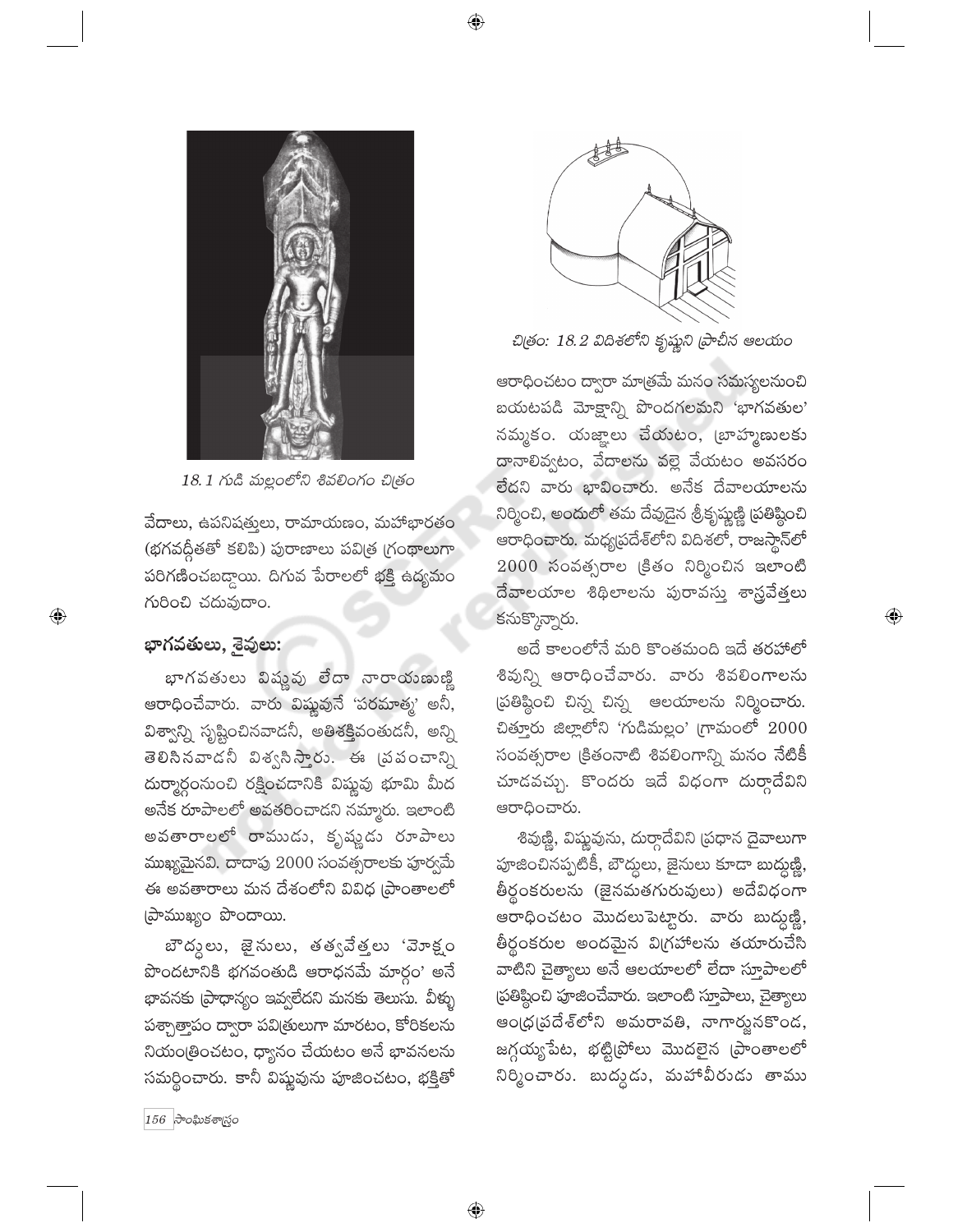దేవుళ్ళమని చెప్పకపోయినా వారిని దైవాంశ సంభూతులుగా ఇప్పటికీ జనులు పూజిస్తున్నారు.

 $\bigoplus$ 

- భాగవతులకు, శైవులకు, బౌద్దలకు మధ్య  $\Delta$ మైనా పోలికలున్నాయా?
- $\bullet$  దేవాలయాలలో దేవుళ్ళను పూజించటం మీరు చూసే ఉంటారు. అక్కడ ఏం జరుగుతుందో మీరు వివరించగలరా? మీకు తెలిసిన విషయాలను తరగతి గదిలో చర్చించండి.

#### కథకులు

పెద్దలు చెప్పే కథలు వినడం, కథకులు చెప్పే మత సంబంధమైన కథలు వినడం, తోలుబొమ్మలాటలు లాంటి (పదర్శనలు చూడటం అంటే మీకు ఇష్టం ఉండే ఉంటుంది.

- మీరు చూసిన ఏదైనా ఒక (పదర్శనను గురించి తరగతిలో వివరించండి.
- $\bullet$  మీరు ఆలయాలలో చెప్పే కథలను వినడానికి ఎప్పుడైనా వెళ్ళారా? అయితే దాన్ని గురించి వివరించండి.

(పాచీన కాలపు (పజలకు కథలమీద చాలా ఆసక్తి ఉందేది. ఆరోజుల్లో కవులు, కథకులూ పురాణాలను, రామాయణ, మహాభారతాల్లోని వృత్తాంతాలను, శివుడు, విష్ణవు, దుర్గ వెుుదలైన దేవతల వృత్తాంతాలను చెప్పేవారు. కొన్ని బుద్దనికి .<br>సంబంధించిన కథలు కూడా ఉండేవి. (పజలు వాటిని వినదానికి పెద్ద సంఖ్యలో గుమిగూడే వారు. ఈ కథలు చెప్పేవారు తమ పూర్వీకుల దగ్గరినుంచి నేర్చుకొన్న కథలే కాకుండా, (పజల అనుభవాలనుంచి కొత్త కథలను నేర్చుకొనేవారు. ఒకవేళ కొంతమంది సర్పాలను పూజిస్తూ, వాళ్ళకేమైనా నాగదేవతల కథలు తెలిసి ఉంటే కథకులు వాటిని కూడా తెలుసుకొని, ఆ కథలను వాళ్ళకి తెలిసిన పాత కథలతో జోడించేవారు. ఈ విధంగా కథకులు దేవుళ్ళు, దేవతల వృత్తాంతాలు,

మతపరమైన బోధనలు, పూజించే పద్ధతులు మొదలైన విషయాలను కలగలిపి కథలు చెప్పేవారు. క్రమంగా వీటన్నిటినీ రాయడం మొదలు పెట్టారు. బుద్దని కథలను 'జాతక కథలు' గాను, శివుని లేదా విష్ణవు కథలను 'పురాణాలు' అనే పేరుతోను రాశారు.

ఈ పురాణాలు వివిధ మత సం(పదాయాలను కలుపుకొన్నప్పటికీ, అత్యంత శక్తిమంతుడైన అన్నీ తెలిసినటువంటి ఒక దేవుణ్ణి 'పరమాత్మ'గా స్తుతించేవారు. సమస్యల పరిష్మారానికి, మోక్షాన్ని పొందటానికి దేవుణ్ణి ఆరాధించడమే సులభమైన మార్గమని వారు చెప్పారు.

### భగవంతుడి పట్ల (పేమ – భక్తి ఉద్యమం

క్రీ. శ. 550 లో తమిళనాదులో భగవంతుడిమీద భక్తి గురించిన ఒక ఉద్యమం మొదలైంది. వారు శివుడు, విష్ణవుల ఆరాధకులు. యజ్ఞాలు, జంతుబలులు పంటి ఆచారాలమీద వాళ్ళకి నమ్మకం .<br>లేదు. దేవుడిమీద నమ్మకం లేని మతాలైన బౌద్ధ, <mark>జై</mark>న మతాలను కూడా వారు బాగా వ్యతిరేకించారు. వీటికి ప్రత్యామ్నాయంగా శివుణ్ణో లేదా విష్ణవునో నమ్మి దేవునిలో ఐక్యం కావడం ఒక్కటే మార్గమని వారు భావించారు. తమ సమస్యల పరిష్కారం కోసం గాని, ధనంకోసం గాని, అధికారం కోసం గాని వారు దేవుణ్ణి ప్రార్థించలేదు. దేవుని సాన్నిధ్యాన్ని పొందటమే వాళ్ళ ధ్యేయం. అంతేగాక కుల, మత భేదాలు లేకుండా ఎవరైనా దేవుని సేవించవచ్చునని నమ్మారు. భక్తులంతా కలసి భగవంతుని (పేమకోసం సంతోషంతో పాదుతూ, నృత్యాలు చేసేవారు.

 $\bigoplus$ 

కొందరు భక్తులు వివిధ దేవాలయాలను దర్శించి ఆ దేవుడిని స్తుతిస్తూ తెలుగులోను, తమిళంలోను, మరికొన్ని భాషలలో పాటలు రాశారు. ఈ పాటలను తరతరాలుగా పాడుతూ వచ్చారు. వాటిని క్రీ.శ. 1100లో గ్రంథస్థం చేశారు. ఫలితంగా ఆయా దేవాలయాలకు అధిక (పాధాన్యం వచ్చింది. తిరుమల,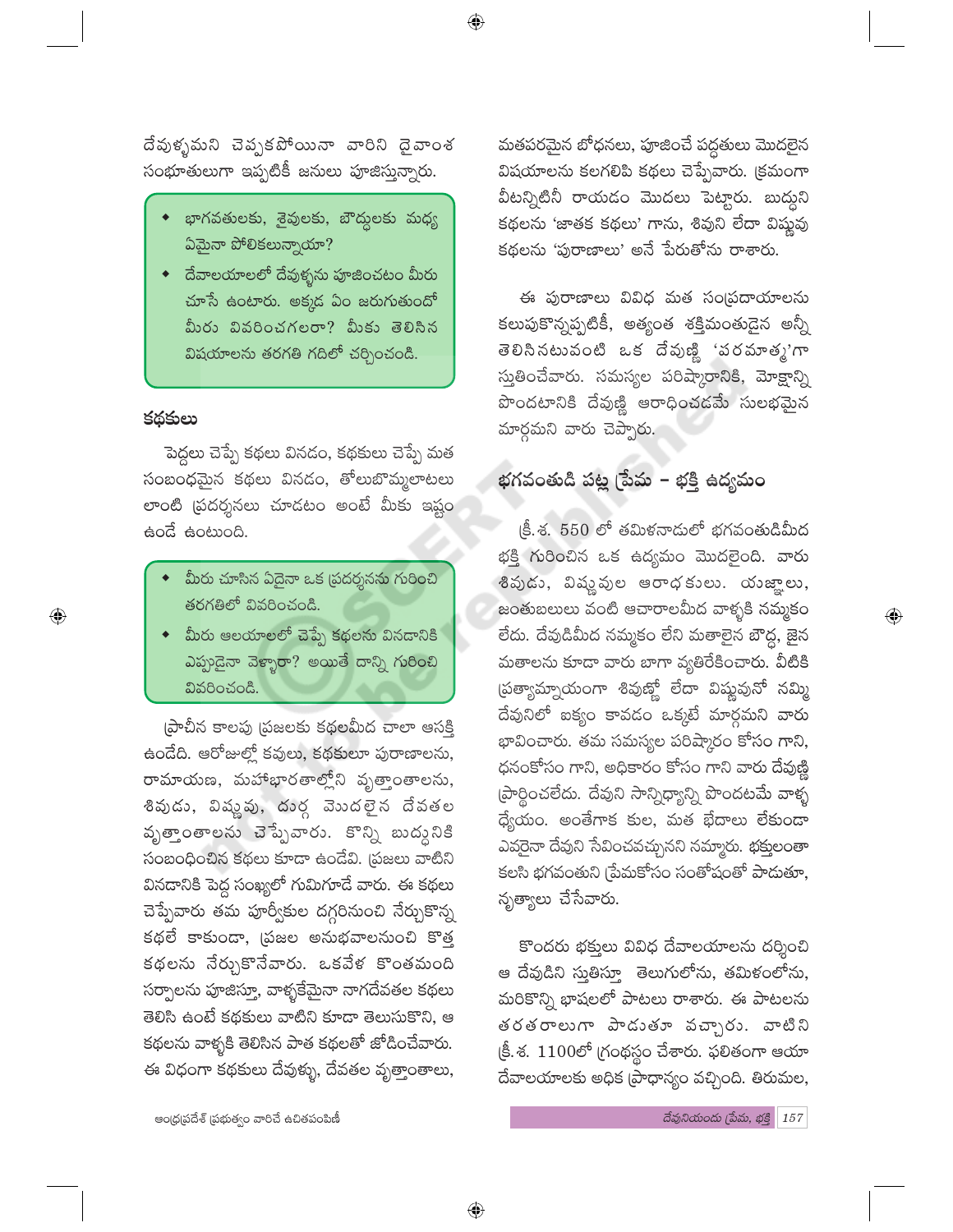.<br>శ్రీకాళహస్తి దేవాలయాలు వాటిలో ముఖ్యమైనవి. ఈ భక్తులతో (పభావితమైన (పజలు (కమంగా శివుడు లేదా విష్ణవును ఆరాధించసాగారు.

- ఆదిమానవుల మతవిశ్వాసాలకు మరియు వేట–ఆహార సేకరణ దశ, భక్తి ఉద్యమమునాటి మానవులకు, విశ్వాసాలకు పోలికలు తెలపండి.
- భక్తి ఉద్యమం, వేదకాలం నాటి (పజల మత విశ్వాసాలను పోల్చండి.

### ఆళ్వార్లు – నయనార్లు

 $12$  మంది (పధానమైన విష్ణభక్తులను ఆళ్వార్లు అంటారు. పెరియాళ్వారు, నమ్మాళ్వారు వాళ్ళలో ముఖ్యులు. పెరియాళ్వారు కుమార్తె అయిన ఆందాళ్ .<br>ఆళ్వార్లలోని ఒకే ఒక మహిళ. వీరిలో చాలామంది అనేక వైష్ణవాలయాలను సందర్శించి పద్యమాలికలను అల్లి, పాడారు. వాటినే 'పాశురాలు' అంటారు. నమ్మాళ్వారు పాడినపాటలు కొన్ని దిగువన ఉన్నాయి. వీటిని చదివి అర్థం చేసుకోండి.

### సృష్టి

 $\bigoplus$ 

తండ్రివి నీవే ఓ పరమాత్మా (విష్ణు), తండ్రివి నీవే అగ్ని, నీరు, ఆకాశం నీ సృష్టేనయ్యా దివారాత్ర కారకులౌ సూర్యచంద్రులు పర్వతాలు, సముద్రాలు, వర్షపాతాలు ఓ శ్రీహరీ, నీ సంకల్పాలయ్యా!

ఈ పద్యంలో నమ్మాళ్వారు విష్ణవును ఈ (పపంచ సృష్టికర్తగాను, తన తండ్రిగాను చెప్పాడు. ఎంతో గొప్ప ా<sub>ల</sub><br>వాడైన భగవంతుడు ఒక తంఁడి బిడ్డకెంత సన్నిహితంగా ఉంటాడో, అంత సన్నిహితంగా ఉంటాదంటారు.

#### దాగుదుమూతలు

 $\bigoplus$ 

నారాయణ, శేషసాయి, వైకుంఠ నివాసా! దశావతారా, బహురూప, భూలోక విహారా, పర్వతాలపై నిలిచి, సముద్రాల శయనించి అందపింద (బహ్మాందమంతా నిండి ఉన్న ఓ దేవా! నా హృదయంలో నీవే, నీవే ఉన్నావు. నాకేల ఇవ్వవు నీదర్శన భాగ్యమ్ము? దాగుడుమూతలు ఏల?  $\delta$ న్ను కరుణించు తండ్రీ!

ఈ పద్యంలో నమ్మాళ్వారు భగవంతుడు విశ్వవ్యాపితుడనీ, అయినా ఆయన రూపాన్ని తనకు చూపడం లేదని వాపోయాడు. తాను ఎంతో ఆతురతో ఎదురుచూస్తున్నా భగవంతుడు తన రూపాన్ని చూసే అవకాశాన్ని (పసాదించలేదని బాధపడుతున్న<mark>ా</mark>డు.

 $\bullet$  దేవుదు తనతో దాగుదుమూతలు ఆదుతున్నాదని నమ్మాళ్వారు ఎలా భావించాడు?

 $\overline{\mathbb{Q}}$ 

 $\bullet$  విష్ణవుమీద తనకున్న అపార(పేమను నమ్మా<mark>క్వారు</mark> ఏవిధంగా వ్యక్తపరిచాడు?

నాయనార్లు దాదాపు 63 మంది ఉన్నారు. వీరంతా శివభక్తులే. వీళ్ళు వివిధ కులాలలో పుట్టినవారు. వీరిలో కన్నప్పలాంటి వేటగాళ్లు, సందనర్ లాంటి నిమ్న కులాలవారు ఉన్నారు.

అప్పర్, సంబంధర్, సుందర్, మణిక్కవాచకర్ లాంటి వారు ఒక ఆలయం నుంచి మరొక ఆలయానికి వెళ్లి అక్కడ శివుణ్ణి గురించి కీర్తనలు పాడేవారు. వీరిలో కరైక్కాలమ్మ, అరయ్యార్ అనే ఇద్దరు మహిళలు కూడా ఉన్నారు. నాయంనార్లు కూర్చిన తేవారం, తిరువాచకాలలో నుంచి కొన్ని పద్యాలు:

> భయంలేదు మాకు ఏ రాజైనా భయంలేదెప్పుడు మృత్యువెదురైనా భయంలేదు నరకలోక బాధలకైనా భయమన్నది లేదు ఏ ఒత్తిళ్ళకైనా

 $\ket{158}$  సాంఘికశాగ్రుం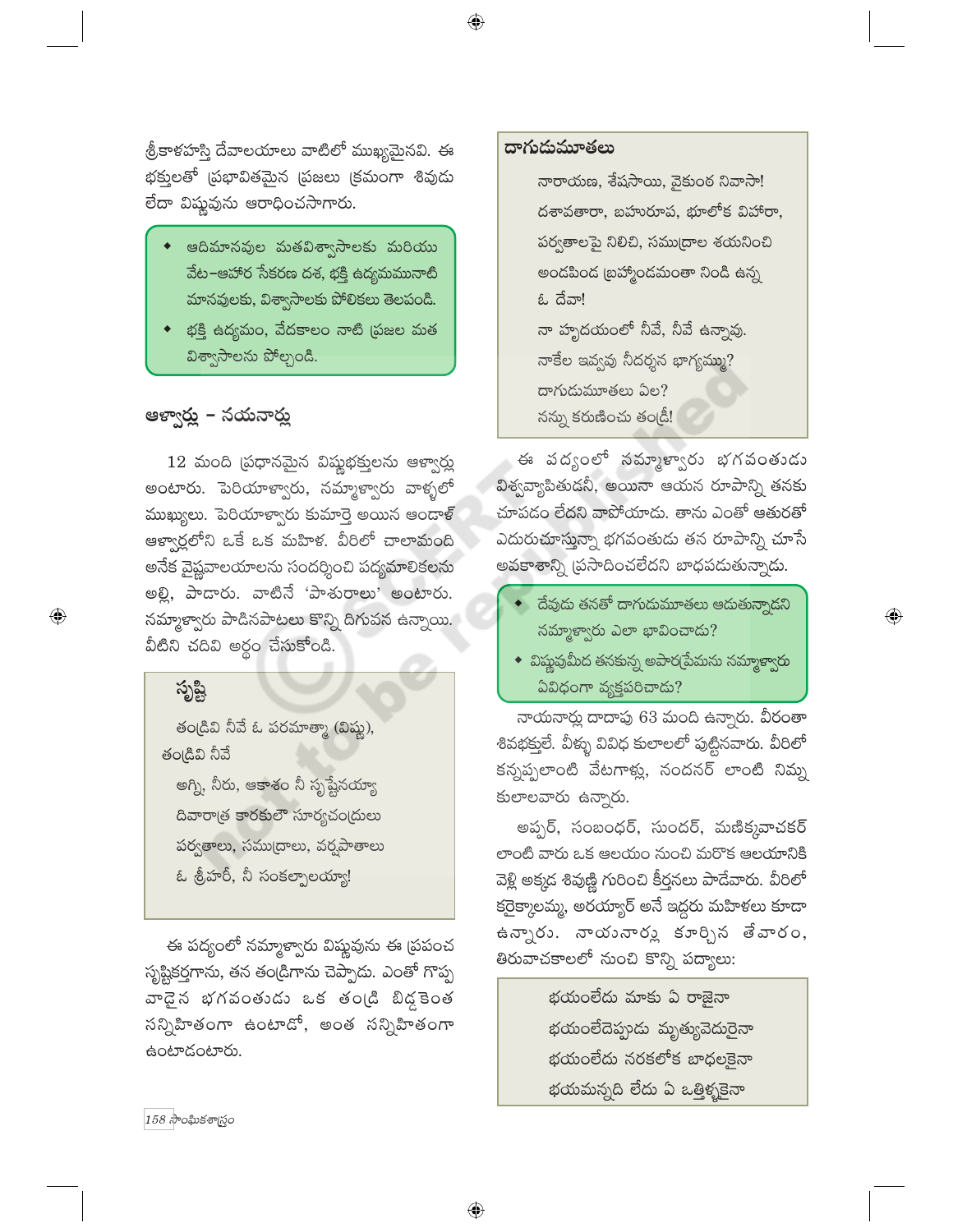మాకురావు ఏ రుగ్మతలు మాకు లేవు ఏ భయాలు బాధలేని, భయంలేని మేము నిత్య సంతోషులం మేమెవ్వరికీ కాదు దాసులం

పై పద్యంలో శివభక్తులు ఏ రాజుకూ, చావుకూ, రుగ్మతలకూ (రోగాలకు), నరకానికీ కూడా భయపడరు, వారెప్పుడూ నిత్య సంతోషులేనని అప్పర్ చెబుతాడు.

ఈ పద్యంలో అప్పర్ తమకు అశాశ్వతమైన  $\overline{\omega}$ చంచిక సౌఖ్యాలు, సకల సంపదలు లెక్క లేదంటాడు. పేదలైనా, రోగులైనా, దళితజాతి వారైనా, శైవభక్తులైతే చాలు వాళ్ళపట్ల తమకు అపార గౌరవ మర్యాదలంటాడు.

 $\bigoplus$ 

పరమశివా, నిను భజియింతును, నాకు ముక్తినిమ్మని లేత మొక్కన దిగిన ముల్లువోలె సముద్రాన తేలియాడు అలలవోలె నీపై నా భక్తి ఓలలాడె పరవశమై నన్నీ ద్రపంచం పిచ్చివాడన్నా లోకులు నన్ను చూసి పరిహాసించినా నేనెన్నడూ సిగ్గుపడను అన్నీ భూషణాలుగా భావిస్తా

- మాణికృవాచకర్

 $\bigoplus$ 

ఈ పద్యంలో మాణిక్యవాచకర్ శివుని ధ్యానంలో తాను పొందే ఆనందాన్ని గురించి, ఇతరులు దాన్ని అర్ధం చేసుకోలేకపోవటం గురించి తెలిపాడు.

### కైస్తవ మతం

భక్తితో, (పేమతో ఒకే దేవుణ్ణి ఆరాధించడం వల్లనే సమస్యలు పరిష్మారమవుతాయని నమ్మిన భారత దేశ ఉపఖండంలోని (పజల లాగానే (పపంచంలోని ఇతర దేశాలలో కూడా ఇలాంటి అలోచనలే ప్రారంభమయాయి. తూర్పు మధ్య ప్రాంతంలోని ఇ(జాయెల్, పాలస్తీనాలలో (కైస్తవం అనే ఒక కొత్త మతం అభివృద్ధి చెందింది.



 $\bigoplus$ 

చిత్రం: 18.3 సెయింట్ థామస్ బాసిలికా చర్చి, చెన్నై, దీనిని 1523 లో నిర్మించారు.

క్రైస్తవ మతం ఏసుక్రీస్తు పేరుమీద స్థాపించబడింది. దాదాపు  $2000$  సంవత్సరాల క్రితం (పస్తుత ఇజాయెల్ లోని జెరుసలేమ్కి దగ్గరలోగల బెత్లెహామ్లో జన్మించాడు. (పజలంతా సమానమని ఏసుక్రీస్తు బోధించాడు. ఒకరిపట్ల మరొకరు (పేమతో మెలగాలన్నాడు. శాంతి, (పేమ, కరుణల (పాముఖ్యాన్ని చాటి చెప్పాడు. ఆయన "దెబ్బకు దెబ్బ" వంటి పద్ధతులు అనుసరించకూడదన్నాడు. మనం శ(తువునైనా (పేమతోనే గెలవగలమని నమ్మాడు.

 $\bigoplus$ 

– అప్పర్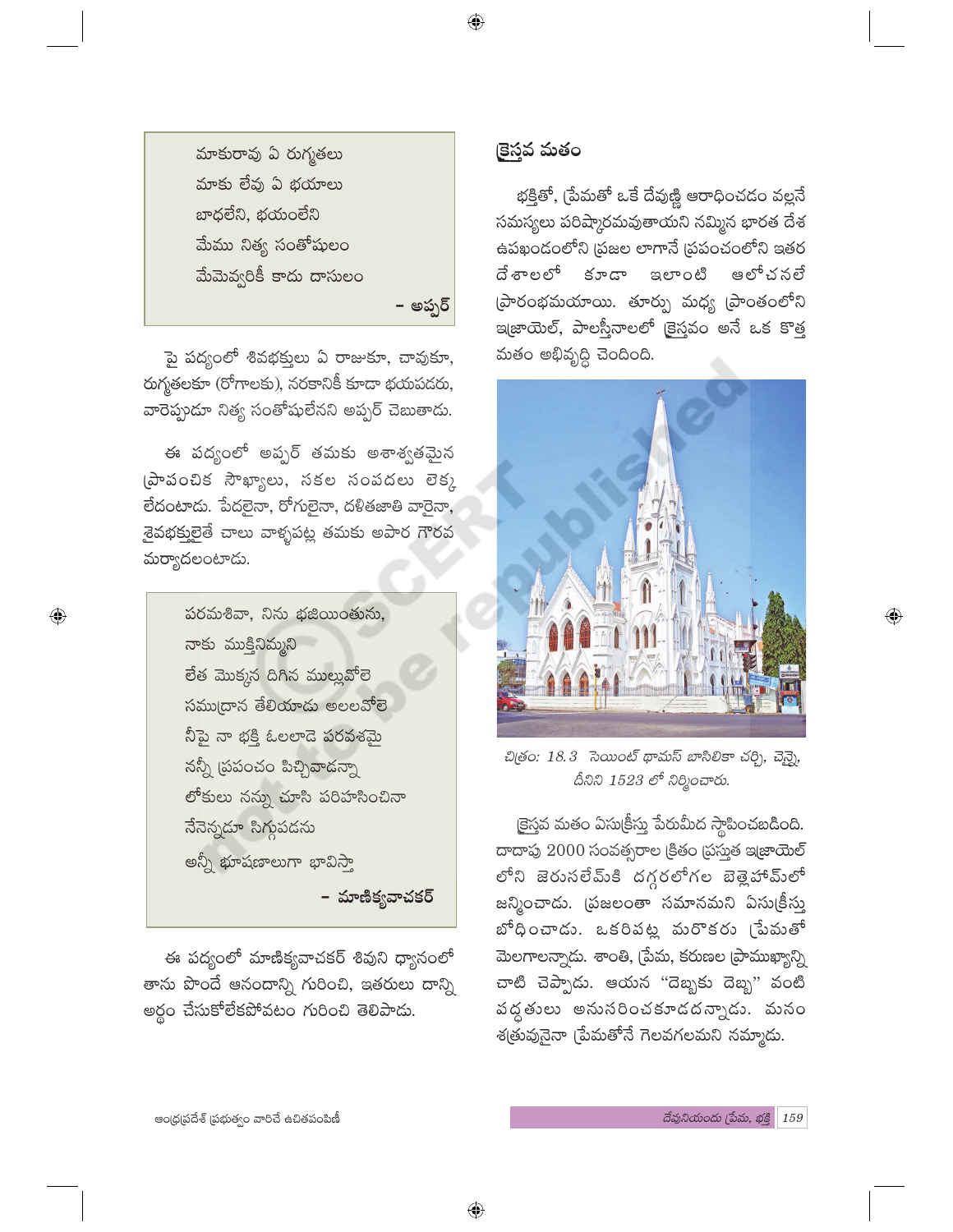'బైబిలు' కైస్తవుల పవిత్ర (గంథం. అందులో (కీస్తు బోధనలు ఉన్నాయి. ఆయన చేసిన (పముఖ బోధన అయిన 'పర్వతం మీది (పసంగం'లోని కొన్ని వాక్యాలు కింద ఉన్నాయి.

- $\bullet$  ఆత్మవిషయమై దీనులైన వారు ధన్యులు, పరలోక రాజ్యం వాళ్ళది.
- $\bullet$  దుఃఖపడేవారు ధన్యులు వారు ఓదార్చ బదతారు.
- ◆ సాత్వికులు ధన్యులు, వారు భూలోకానికి వారసులు.
- ◆ నీతి కోసం ఆకలిదప్పుల పాలయ్యేవారు ధన్యులు, వారు తృప్తిపరచబడతారు.
- ◆ కనికరం గలవారు ధన్యులు, వారు కనికరం పొందుతారు.
- ◆ పృాదయశుద్ధి గలవారు ధన్యులు, వారు దేవుణ్ణి చూస్తారు.
- $\bullet$  సమాధాన పరిచేవారు ధన్యులు, వారు దేవుని కుమారులు అనబడతారు.

 $\bigoplus$ 

- ◆ నీతినిమిత్తం హింసను భరించేవారు ధన్యులు, పరలోకరాజ్యం వాళ్ళది.
- $\bullet$  మీరు పరలోకంలో ఉన్న మీ తండ్రికి కుమారులై ఉండేందుకు మీ శ(తువులను (పేమించండి, మిమ్ములను హింసించే వాళ్ళ కోసం (పార్థన చేయండి, ఆయన చెడ్డవాళ్ళ మీద, మంచివాళ్ళ మీద తన సూర్యుని ఉదయింపజేసి, నీతిమంతులమీదా, అవినీతి మంతులమీదా వర్షం కురిపిస్తున్నాడు.

ఆనాటి పాలకులు అతణ్ణి నిర్బంధించి, కఠినంగా శిక్షించారు.

సెయింట్ థామస్ ఏసుక్రీసు అనుయాయుడు. రోమను వర్తకులతో కలసి భారత దేశానికి ఏసు బోధనలను తీసుకొని వచ్చాడు. ఈయన (కైస్తవ మతాన్ని దక్షిణ భారత దేశంలో (పచారం చేశాడు.  $160$  సాంఘికశాగ్రుం

చర్చిలో దేవుని స్తుతించే విధానం చూశారా? ఆ విధానం గురించి వివరించండి.

#### ఇస్తాం మతం

 $\bigoplus$ 

భారతదేశంలో అప్పర్, తదితరులు దేవుడొక్కడే అనే భావనను వ్యాప్తి చేసిన కాలంలోనే 'అరేబియా'లో ఒక కొత్త మతం రూపుదిద్దుకుంది. ఆ కొత్తమతమే మహ్మద్ (పవక్త స్థాపించిన 'ఇస్లాం'.

మహ్మద్ (పవక్త అరేబియాలోని మక్కాలో (కీ. శ.  $570$ లో జన్మించాడు. ఈయన దేవుడొక్కడేనని, మానవులంతా భగవంతుని సృష్టి అని బోధించాడు. .<br>తల్లిదం[దుల దృష్టిలో పిల్లలంతా సమానమైనట్లే, దేవుడి దృష్టిలో కూడా మానవులంతా ఒక్కటే అన్నాడు. దేవునికి లేదా అల్లాకు రూపం లేదన్నాడు. కాబట్టి వి(గహాలను పూజించటం నరికాదన్నాడు. మానవులంతా అన్నదమ్ముల్లా మెలగాలని చెప్పాడు. మానవజాతికి (పేమ (పాధాన్యాన్ని గురించి ఆయన వివరించాడు.

 $\bigoplus$ 

మహమ్మదును 'అల్లా దూత'గా పరిగణిస్తారు. అల్లా బోధలు 'ఖురాన్'లో ఉన్నాయని ముస్లింలు అంటారు. 'ఖురాన్' ఇస్లాం పవిత్ర గ్రంథం. ఖురాన్లోని కొన్ని వాక్యాల అనువాదం దిగువన ఉన్నది.

#### అల్ఫాతిహ

అల్లాహ్ మాత్రమే సుతింపదగినవాదు. ఆయన లోకాలకు సకల (పభువు. అనంత కరుణామయుడు. అపార కృపాశీలుడు. మేము నిన్నే ఆరాధిస్తాం. సహాయంకోసం నిన్నే అర్థిస్తాం. మాకు రుజుమార్గం చూపించు – నువ్వు అగ్రహానికి నీ అనుగ్రహించిన వారూ, గురికానివారూ, మార్గ(భష్మలు కానివారూ అనుసరించిన మార్గం వైపు మమ్ము నడిపించు.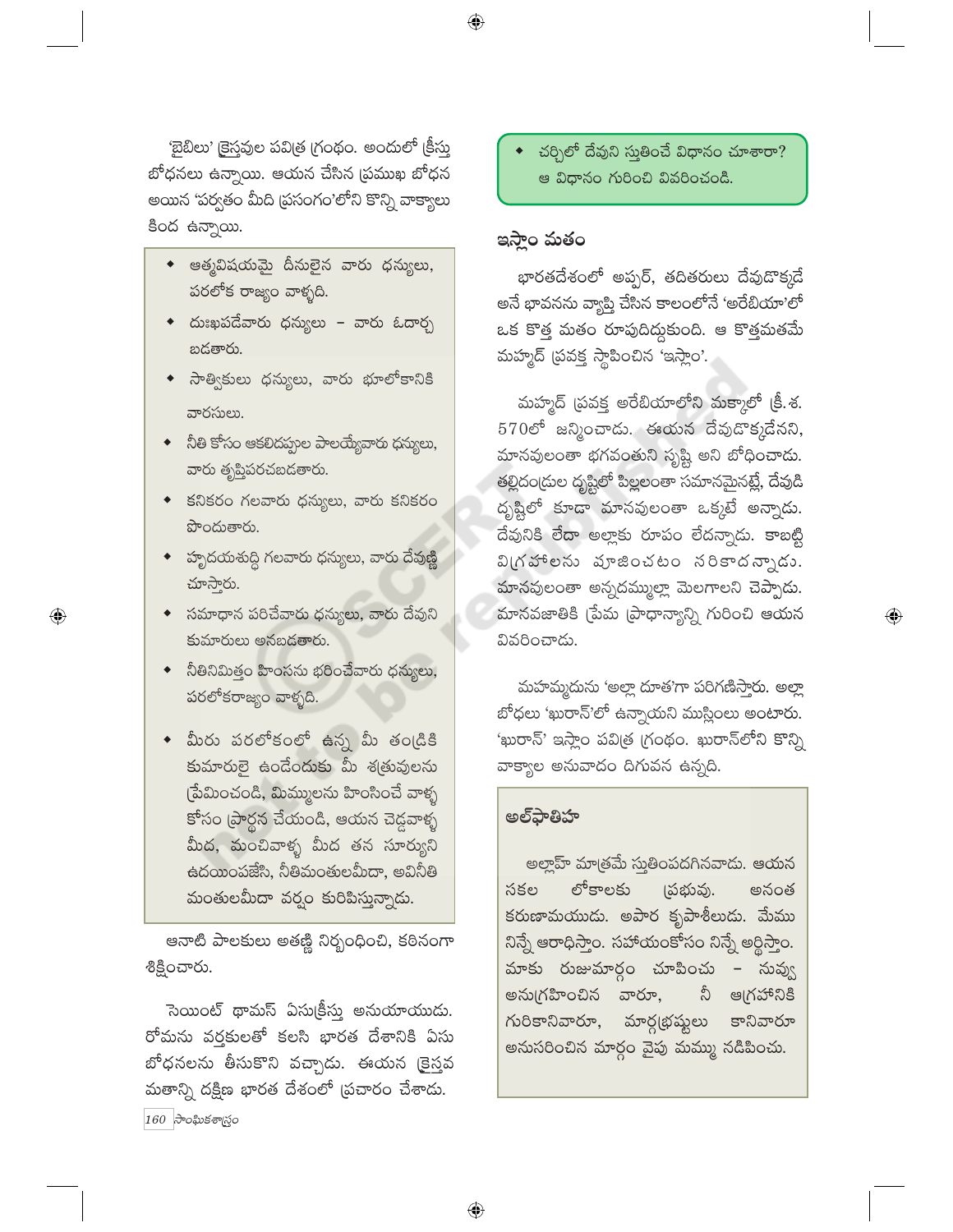

⊕

18.4 కేరళలోని చెర్మన్ మసీదు భారతదేశంలోని మొట్టమొదటగా నిర్మింపబడిన మసీదుగా నమ్ముతారు

## సురహ్ అల్ ఇఖ్లాస్

 $\bigoplus$ 

ఇది సత్యం, అల్లాహ్ ఒక్కడే. అల్లాహ్ నిరపేక్షాపరుడు ఎవరి ఆధారమూ, ఎవరి అక్కరా లేనివాడు. అందరూ ఆయనమీద ఆధారపడేవారే. ఆయనకు సంతానం ఎవరూ లేరు. ఆయన కూడా ఎవరి సంతానమూ కాదు. ఆయనకు సరిసమానులు ఎవరూ లేరు.

భారత దేశానికి నౌకావాణిజ్యంకోసం వచ్చిన అరబ్ వర్తకులు ఇస్లాంమతాన్ని మనదేశంలో వ్యాపింపజేశారు.

మసీదులో పార్థనా విధానం మీరు చూశారా? దాని గురించి వివరించండి.

#### భగవంతునిపై విశ్వాసం

మీరు హిందువులలోను, (కైన్హవులలోను, ముస్లిములలోను ఏమైనా ఒకేరకమైన ఆలోచనలను గమనించారా! వీరంతా భగవంతుణ్ణి నమ్ముతారు, పూజిస్తారు. వీరంతా తమ డబ్బు, చదువు, అంతస్తులతో సంబంధం లేకుండా భగవంతుణ్ణి గౌరవిస్తారు. సమానత్వాన్ని, (పేమను నమ్ముతారు. ఇలాంటి ఆలోచనలు కొద్ది కాలంలోనే చాలామంది (పజలలో కలిగాయి. రాజులు, పాలకులు కూడా వీటిని బాగా

నమ్మారు. మతాలను [పోత్సహించారు. [పజలు పూజించడానికి ఎన్నో దేవాలయాలు, చర్చిలు, మసీదులు నిర్మించారు.

ఆకాలంలో ఇలాంటి కొత్త ఆలోచనలు రావదానికి, (పజల్లో బాగా (పాచుర్యం పొందడానికి గల కారణాలను తెలుసుకోడానికి చరిత్రకారులు (పయత్నించారు. చిన్న రాజ్యాలు, తెగలు పెద్ద రాజ్యాలతో కలసిపోవడం వల్ల, వాళ్ళవాళ్ళ తెగలు, కులాలు, చిన్న రాజ్యాల దేవుళ్ళకు బదులుగా అందరికీ ఒక్కడే దేవుడు కలిగి ఉండాలన్న ఆలోచన (పజలకు కలిగిందని చరిత్రకారులు అభి(పాయపడ్డారు. రాజులు, చ(కవరులు కూడా ఇటువంటి ఆలోచనలను (పోత్సహించటమే కాకుండా తాము భగవంతుని ప్రతినిధులమని తెలియజెప్పటానికి (పయత్నించారు. తద్వారా వారు (పజల ఆమోదాన్ని పొందాలని (పయత్నించారు.

పేద–ధనిక, అధికార – అనధికార వర్తాల మధ్య విభేదాలు పెరిగాయి. చాలామంది (పజలు ఈ అసమానతలను, పేద, బలహీనవర్గాల అణచివేతను చూసి చాలా బాధపడ్దారని చరిత్రకారుల నమ్మకం. ఒకే దేవుణ్ణి పూజించటం ద్వారా (పజలలో ఒకే ఆచార వ్యవహారాలను, సంస్థ్రతిని పెంపొందించే (పయత్నాలు